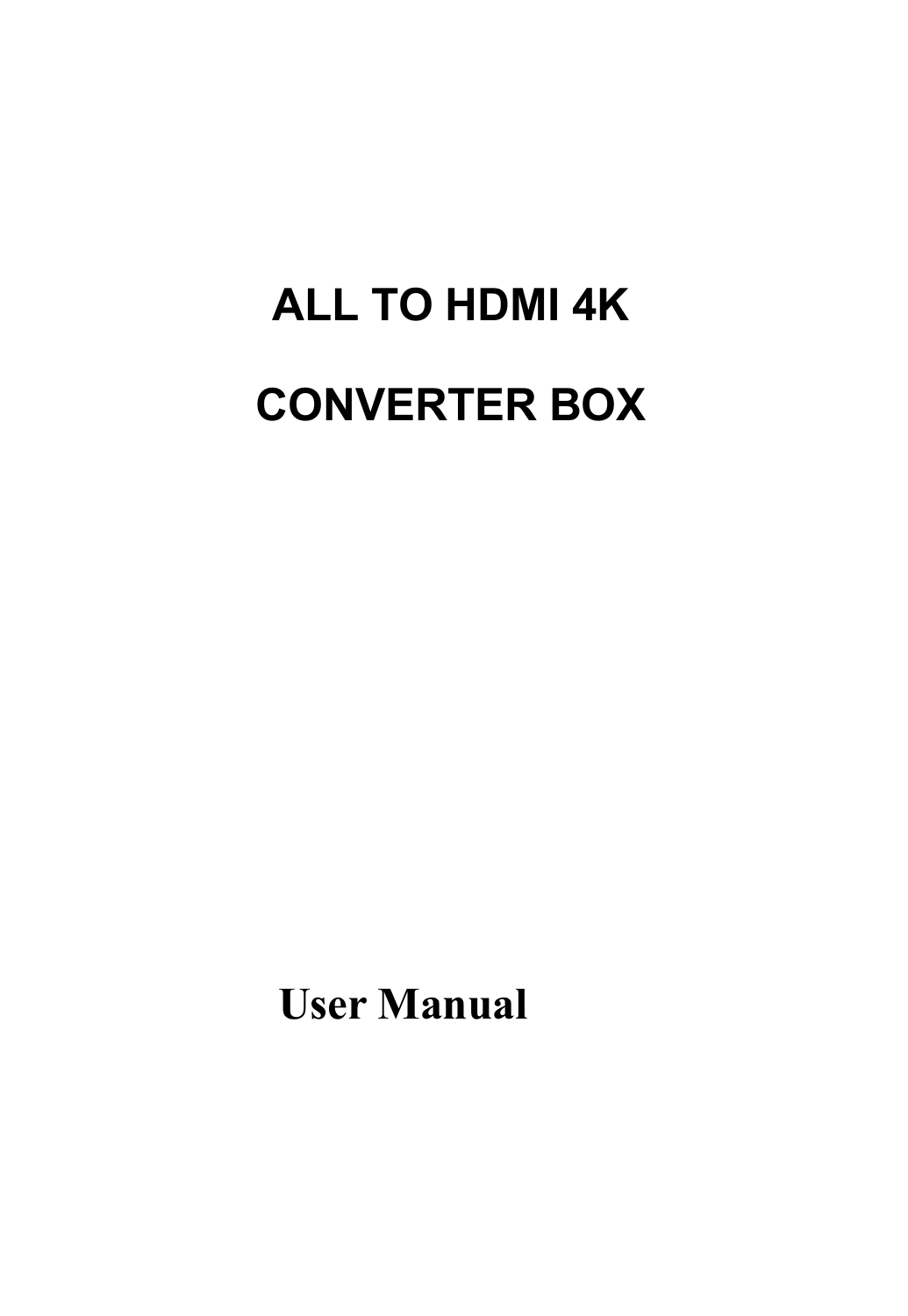Thank you for purchasing this product. For optimum performance and safety, please read these instructions carefully before connecting. operating or adjusting this product. Please keep this manual for future reference.

## **1. Introduction**

ALL TO HDMI 4K CONVERTER BOX converts CVBS, YPbPr, VGA, HDMI and USB media to 720p and 1080p high definition 4k HDMI output. Respective stereo audio input is achieved for CVBS, YPbPr and VGA. Converter Box makes it convenient to connect such as DVD player, game player, Set-top box, PC and USB device etc. video sources. All inputs will be converted to high definition output. Excellent picture quality provided by the integrated noise reduction, advanced color process engine, dynamic luminance control, gamma control and 3D video decoder features.

## **2. Features**

- 1x CVBS, 1xYPbPr, 1xVGA, 2x HDMI and, 2x USB inputs
- USB movie, picture and music playback
- 1280x1024, 720p, 1080p and 4K HDMI output
- PAL, NTSC and SECAM color systems supported
- -5% to +5% display ratio range control
- Auto Detect function (except USB)
- **•** Brightness, contrast, color, sharpness, hue control
- Soft, Standard, Bright and Personal 4 preset picture modes
- Picture mode setting saved for respective source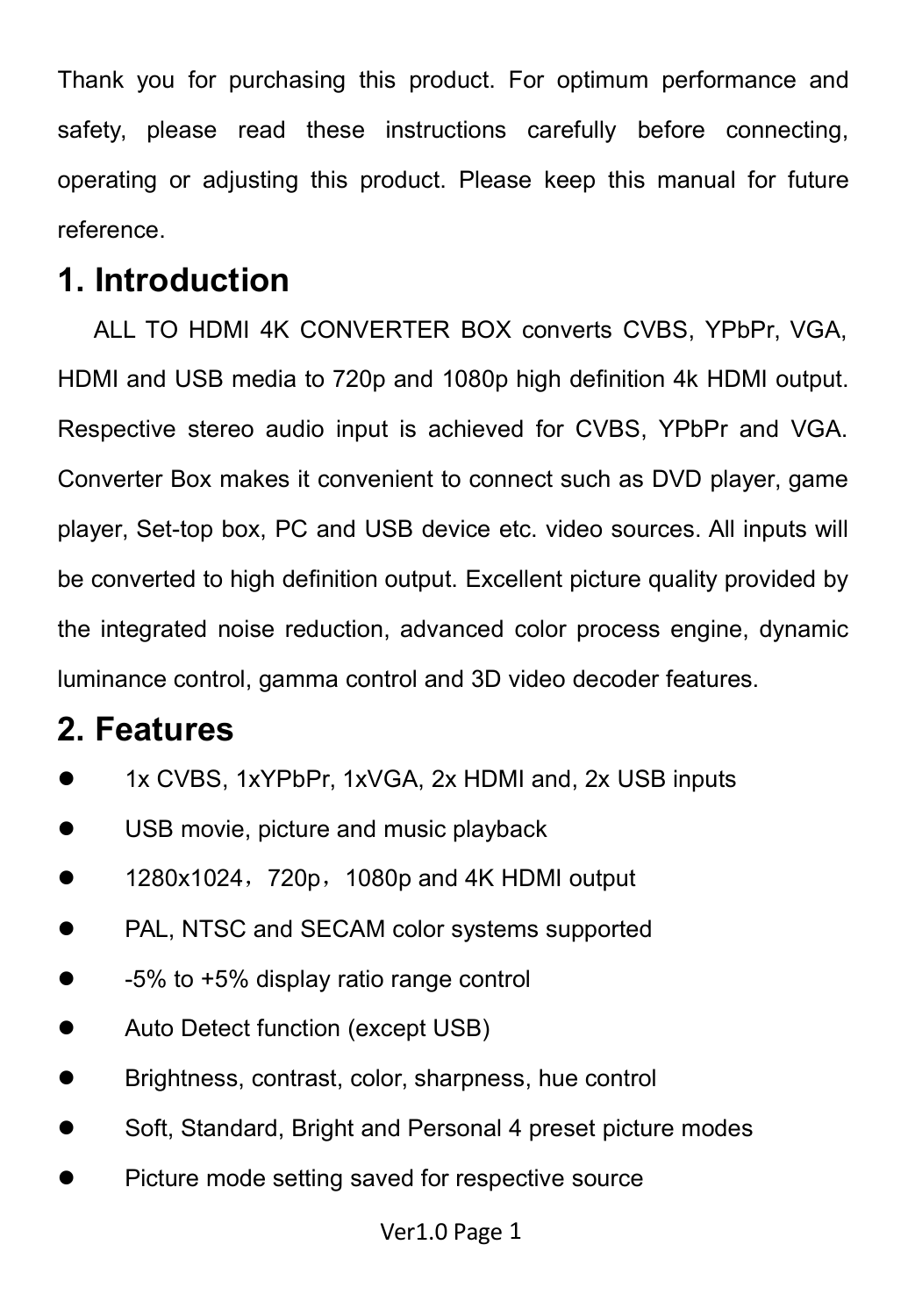- Geometry control for VGA input with auto tune function
- **Capture USB picture and save as user defined logo**
- Volume control
- **•** Remote control
- **Standby mode**

#### **Input formats**

CVBS: PAL, NTSC, SECAM with stereo audio input

YPbPr: 1080p@50/60Hz, 1080i@50/60Hz, 720p@50/60Hz, 576i/p, 480i/p with stereo audio input

VGA:640x480@60Hz, 800x600@60Hz, 1024x768@60Hz,

1280x1024@60Hz, 1280x720@60Hz, 1360x768@60Hz,

1440x900@60Hz, 1680x1050@60Hz, 1920x1080@60Hz with stereo

audio input

HDMI: 480i to 4K2K@30Hz

USB: MPEG, H.264, RM/RMVB movie decode, JPEG, BMP, PNG

Picture decode and MPEG1/2, MP3 audio decode

# **3. Package Contents**

| ALL TO HDMI CONVERTER BOX | 1 <sub>pcs</sub> |
|---------------------------|------------------|
| 5V/2A DC power adaptor    | 1 <sub>pcs</sub> |
| <b>Operation Manual</b>   | 1 <sub>pcs</sub> |
| <b>IR Remote</b>          | 1 <sub>pcs</sub> |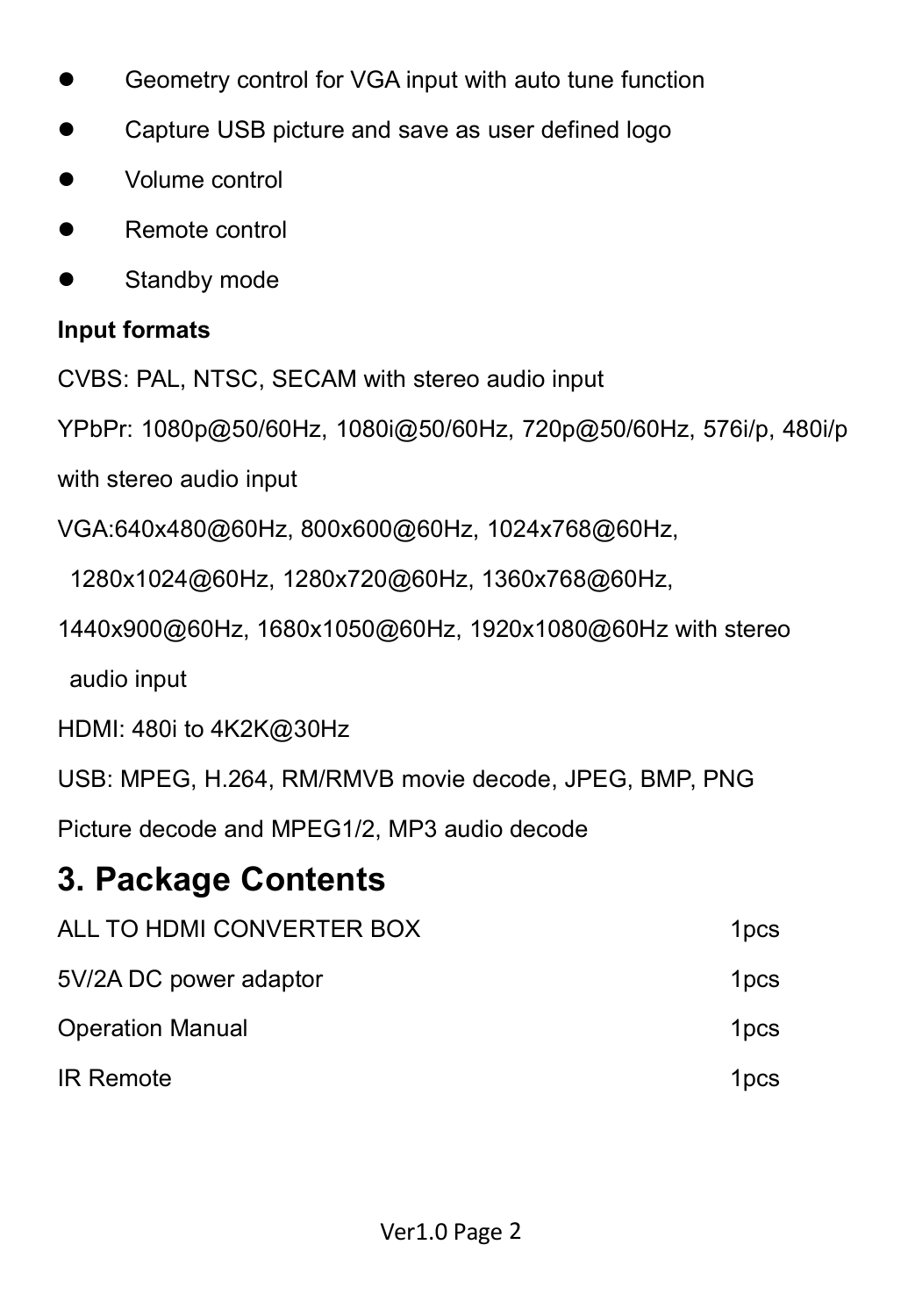# **4. Panel Functions**



Part 1. IR: IR Receiver window (accepts the remote control signal of this device only).

Part 2. LED: The LED will illuminate blue when the power is on, red when it is in 'Standby' mode.

Part 3. DC POWER INPUT:

Plug the 5V/2A DC power supply into the DC 5V power in.

Part 4. Digital audio output:

The coaxial output is connected an audio amplifier.

Part 5. Component and audio input:

Connect a DVD (YPbPr) source to the YPbPr IN RCA connector.

Part 6. CVBS and audio input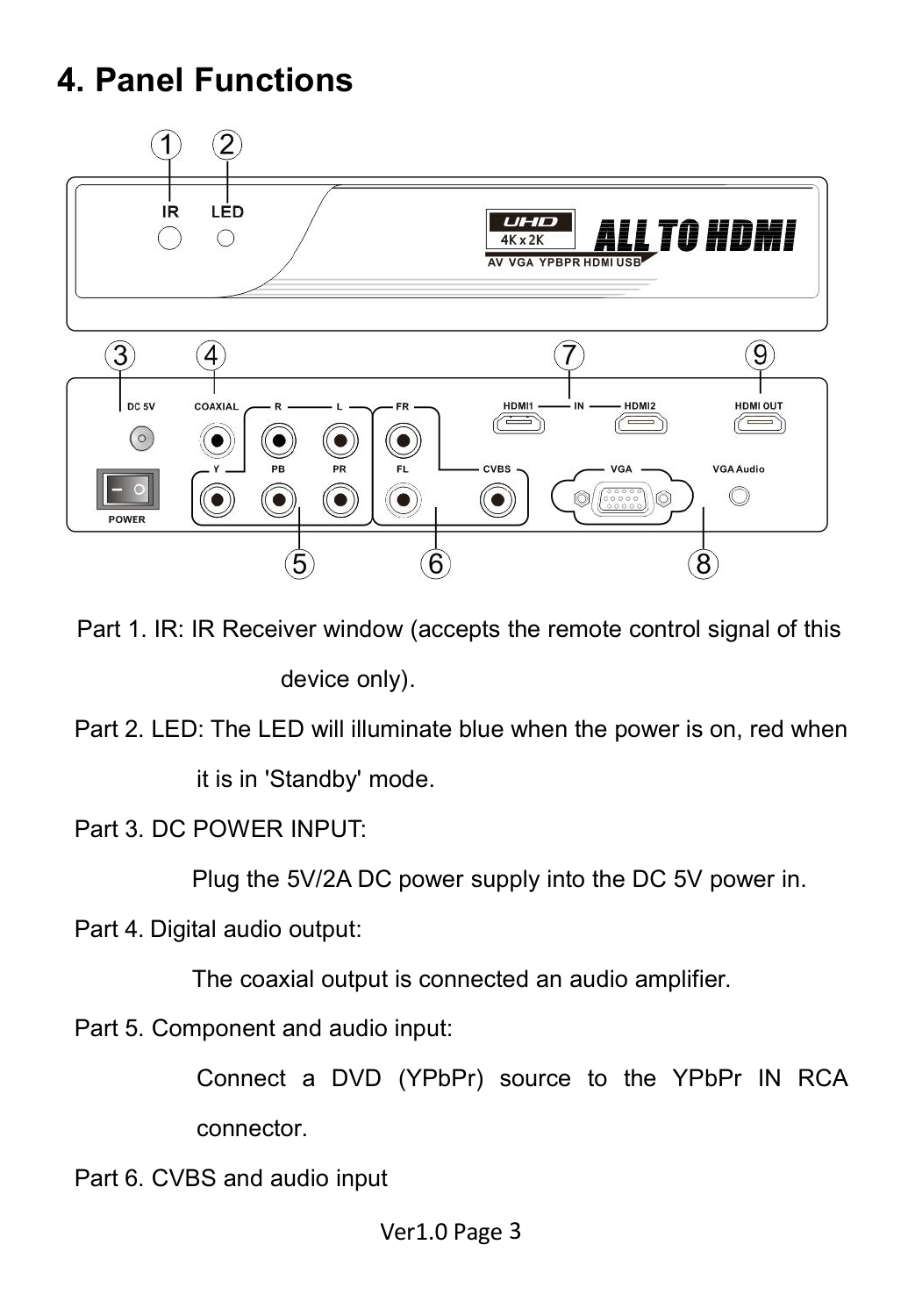Connect a composite video source (for example, a composite

video player) to the CVBS IN RCA connector.

Part 7. HDMI INPUT

Connect to HDMI sources such as DVD player /Blu-ray player

for both video and audio signal conversion.

Part 8. VGA INPUT:

Connect a computer (RGBHV) source to the VGA IN video input D-Sub 15pin HD connector.

Part 9. HDMI OUTPUT:

Connect the HDMI output connector to an HDMI equipped (for examples, TVs or monitors).

# **5. Setting**

#### **Remote controller**



**Power**: Enter standby mode or re-enter normal mode

**Source**: Pop up source menu, press Up/Down

button to select and press OK button to enter

**USB**: Enter USB source directly

**Picture**: Soft, Standard, Bright and Personal picture mode selection

**Ratio**: Adjust display ratio, -5% to +5% range can be set

**Navigation buttons**: Left, Right, Up and Down

Ver1.0 Page 4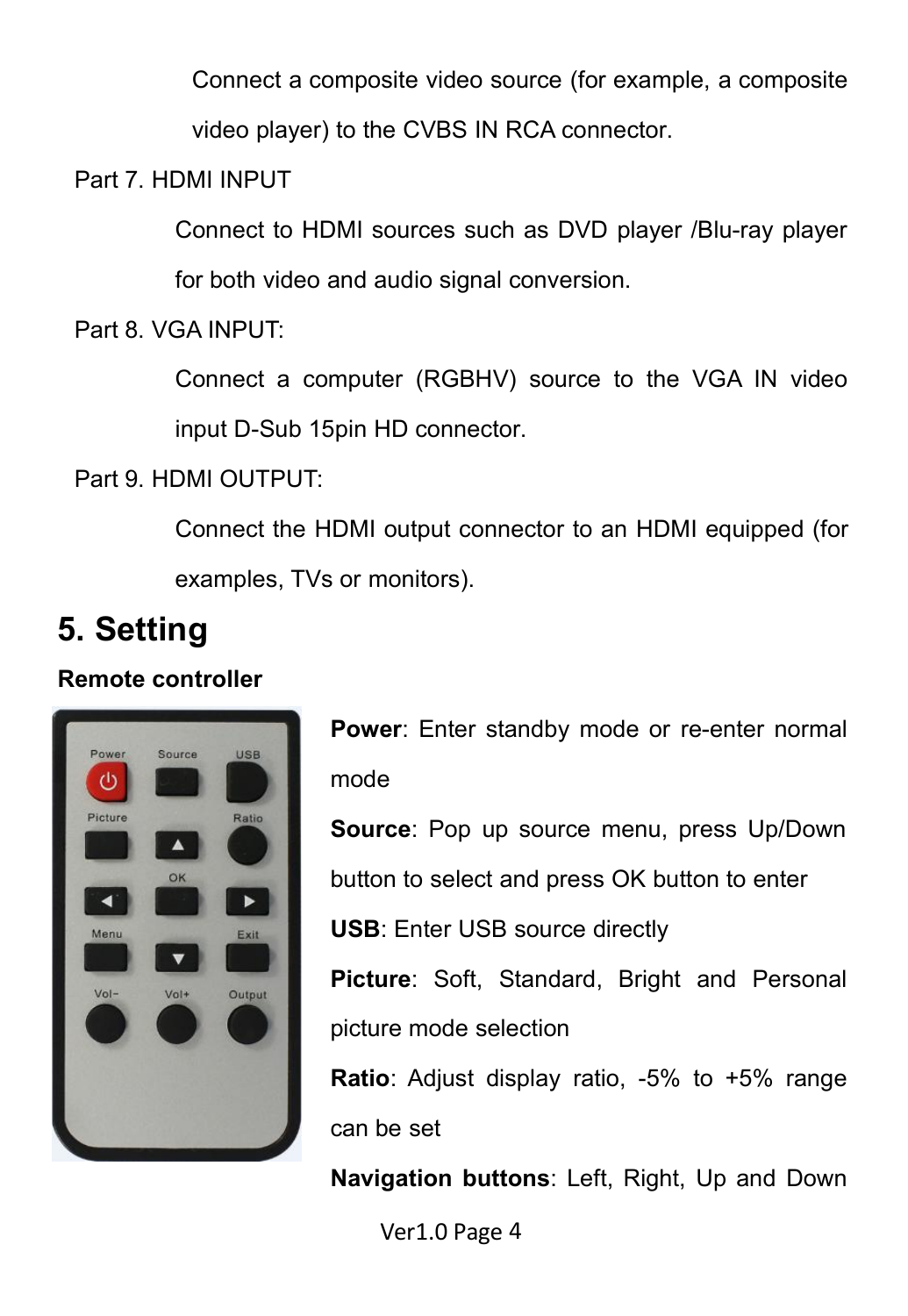to navigate menu items or USB media files, press OK to enter

- **OK**: Confirm and enter selection
- **Menu**: Pop up main menu, press Menu button again to return
- **Exit**: Close Menu or exit USB playback mode
- **Vol-**: Decrease volume
- **Vol+**: Increase volume

**Output**: Set 1280x1024@60Hz,720p@60Hz,1080p@60Hz or

4K2K@30Hz output format

#### **Source menu**

- 1. Press Source button to pop up source menu
- 2. Press Up/Down button to select source item
- 3. Then press OK button to enter

#### **Main menu**

#### **General control**

- 1. Press Menu button to pop up main menu
- 2. Press Up/Down button to select Picture,

Geometry or Setting menu

3. Then press Right button to enter

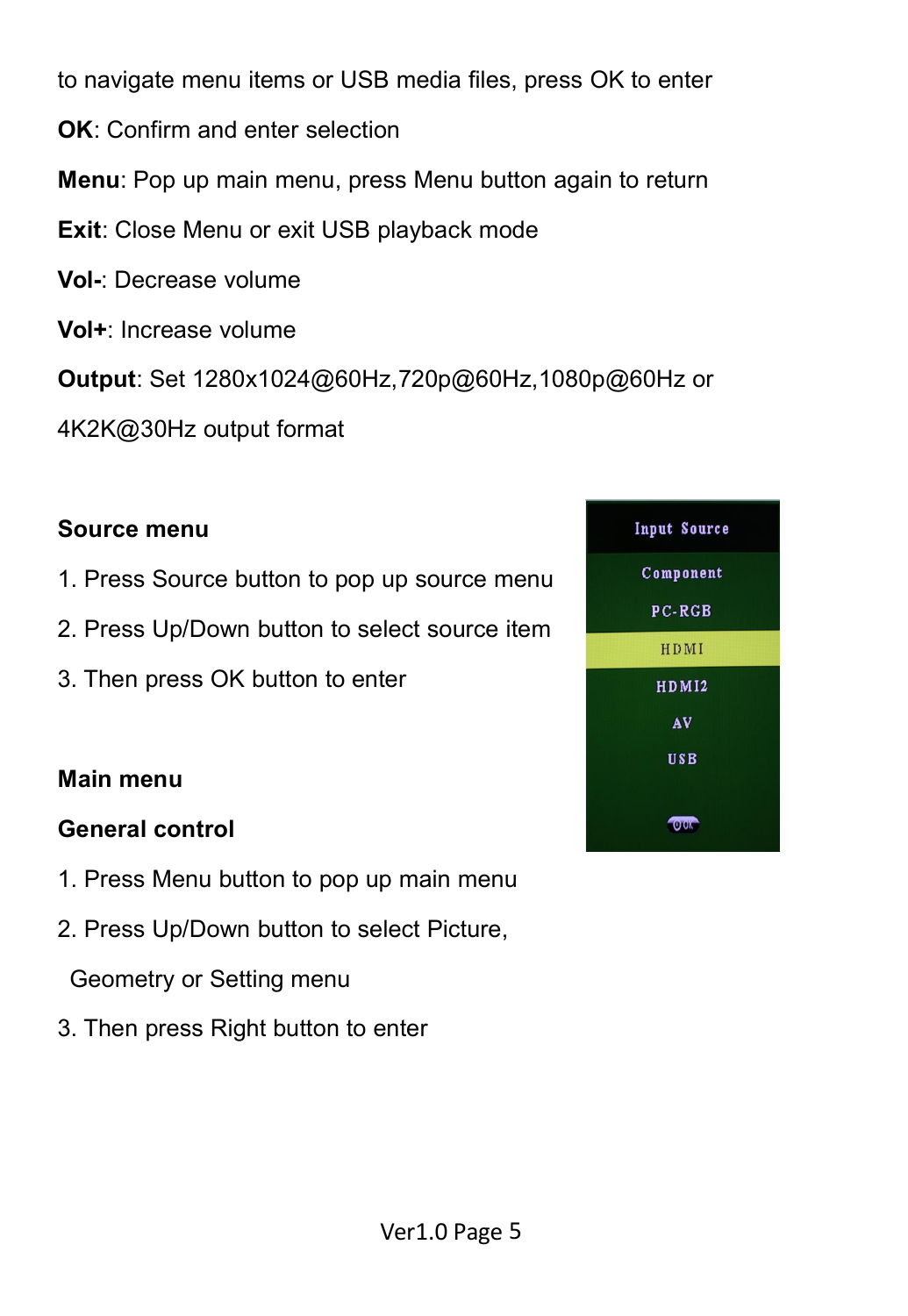#### **Control for Picture menu**



1. Press Left/Right button to select Soft, Standard, Bright or Personal picture mode

- 2. Note that only Personal picture mode settings can be adjusted, others are pre-set modes
- 3. Press Up/Down button to select menu item
- 4. Press OK button to enter
- 5. Then press Left/Right button to adjust
- 6. Press Menu button to return, or press Exit button to close menu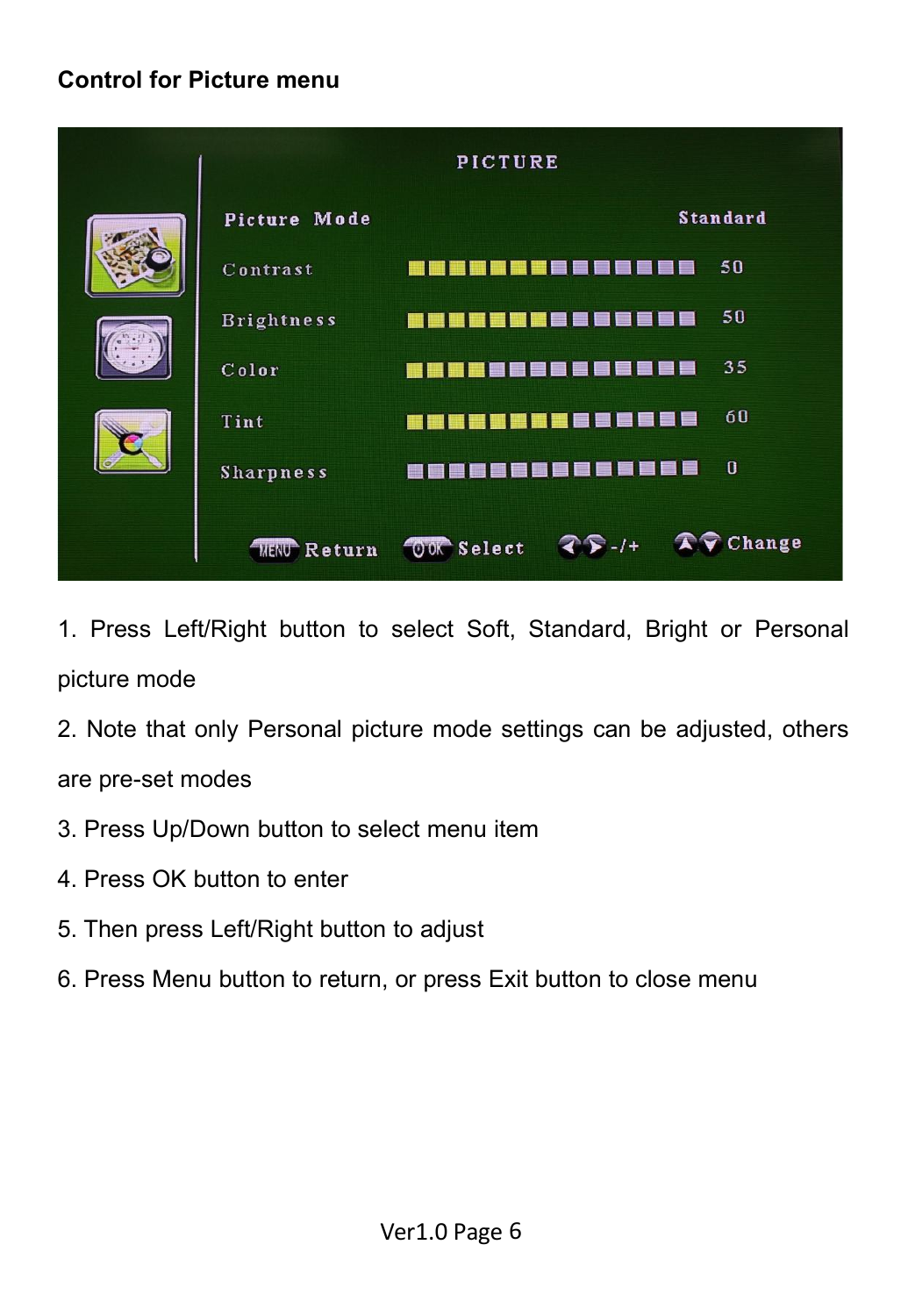#### **Control for setting menu**



1. Press Left/Right button to set Auto Detect function On or Off

2. Note that when Auto Detect is set On, the converter will automatically switch to the source which is connected with signal lately, except for USB source.

#### **USB menu**

#### **General control**

1. Press USB button directly or select USB from source menu to enter USB device playback mode

- 2. Press Menu button to pop up media type selection menu
- 3. Press Left/Right button to set which type of media to play
- 4. Press OK button to confirm

Ver1.0 Page 7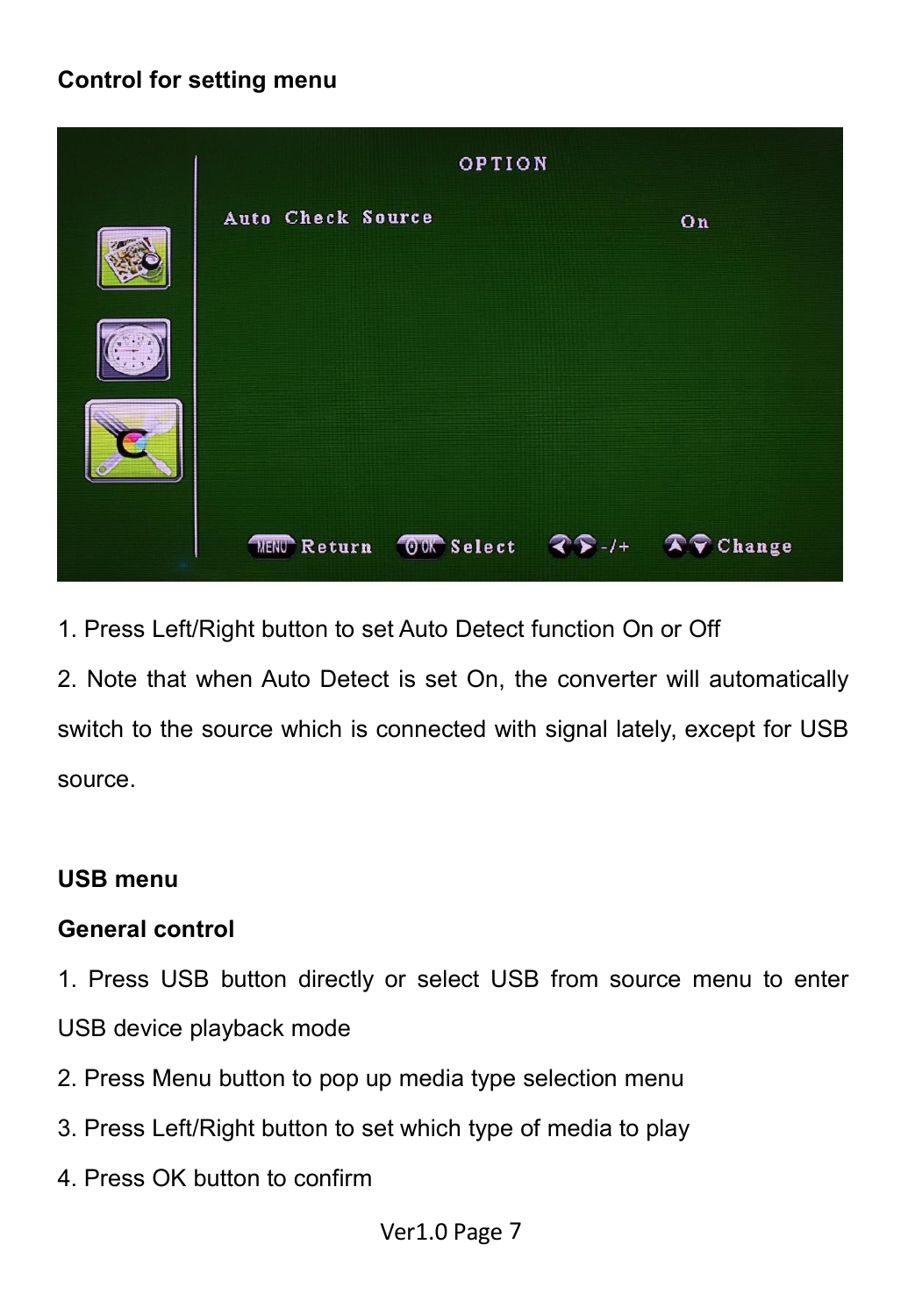

- 5. Press Left/Right to select USB device (disk alias)
- 6. Press OK button to browse media file
- 7. Press Left/Right/Up/Down button to select media file



8. Press OK button to play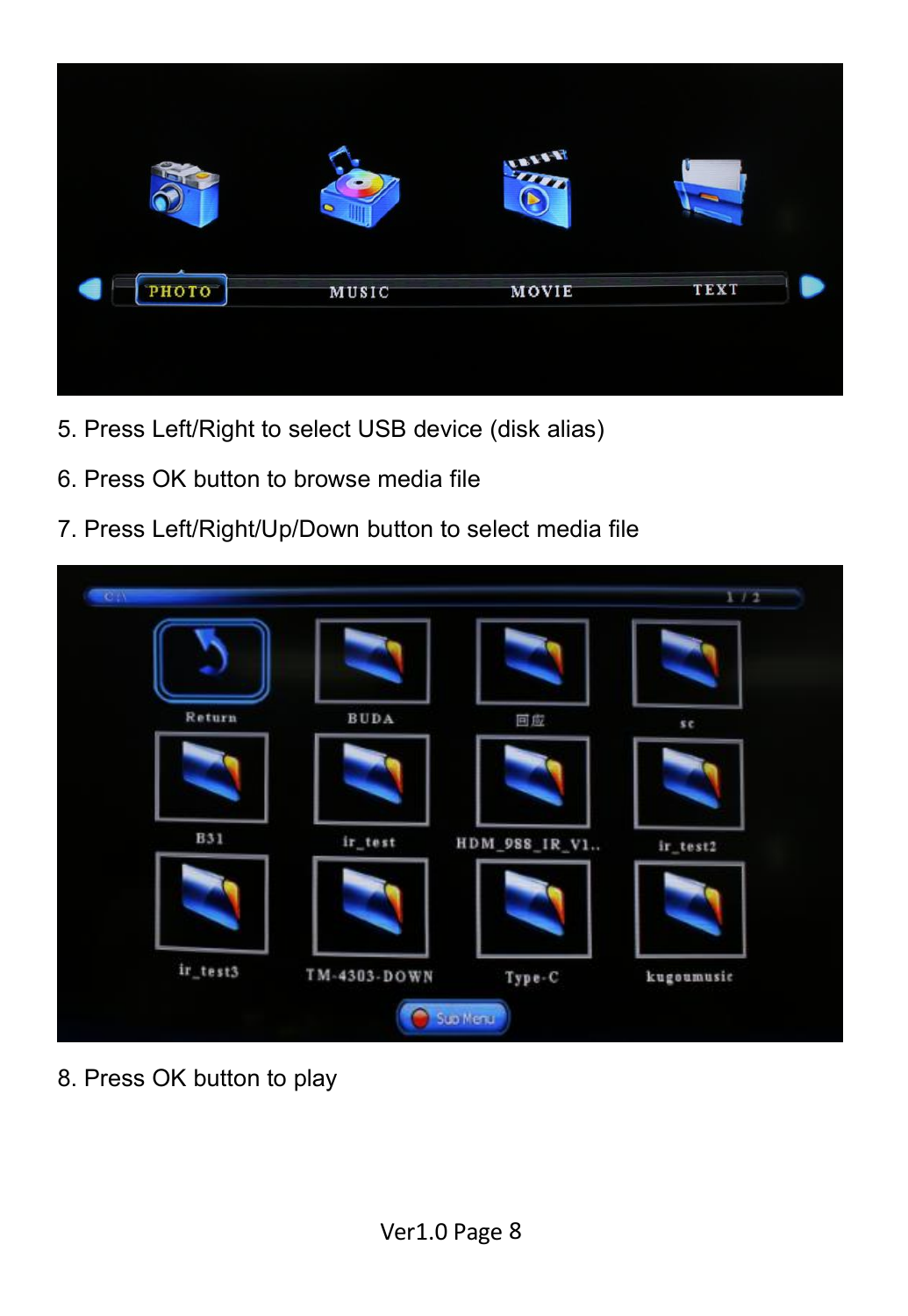## **Movie playback control**

|                       | Play                | $\bigcirc$              | Repeat                    |  |
|-----------------------|---------------------|-------------------------|---------------------------|--|
| П                     | Pause               | $\overline{B}$          | Repeat A<->B              |  |
| $\blacktriangleleft$  | Fast Backward       | $\ddot{\bullet}$        | Media file<br>information |  |
| ÞÐ                    | <b>Fast Forward</b> | $\blacktriangleright$ S | Slow Forward              |  |
| $ \blacktriangleleft$ | Previous            |                         | Ratio                     |  |
|                       | Next                |                         | <b>Brightness</b>         |  |
|                       | Stop                |                         | Contrast                  |  |

## **Picture playback control**

| Slide show | $\boldsymbol{\oplus}$ | Zoom in  |  |
|------------|-----------------------|----------|--|
| Pause      |                       | Zoom out |  |
| Previous   |                       | Move     |  |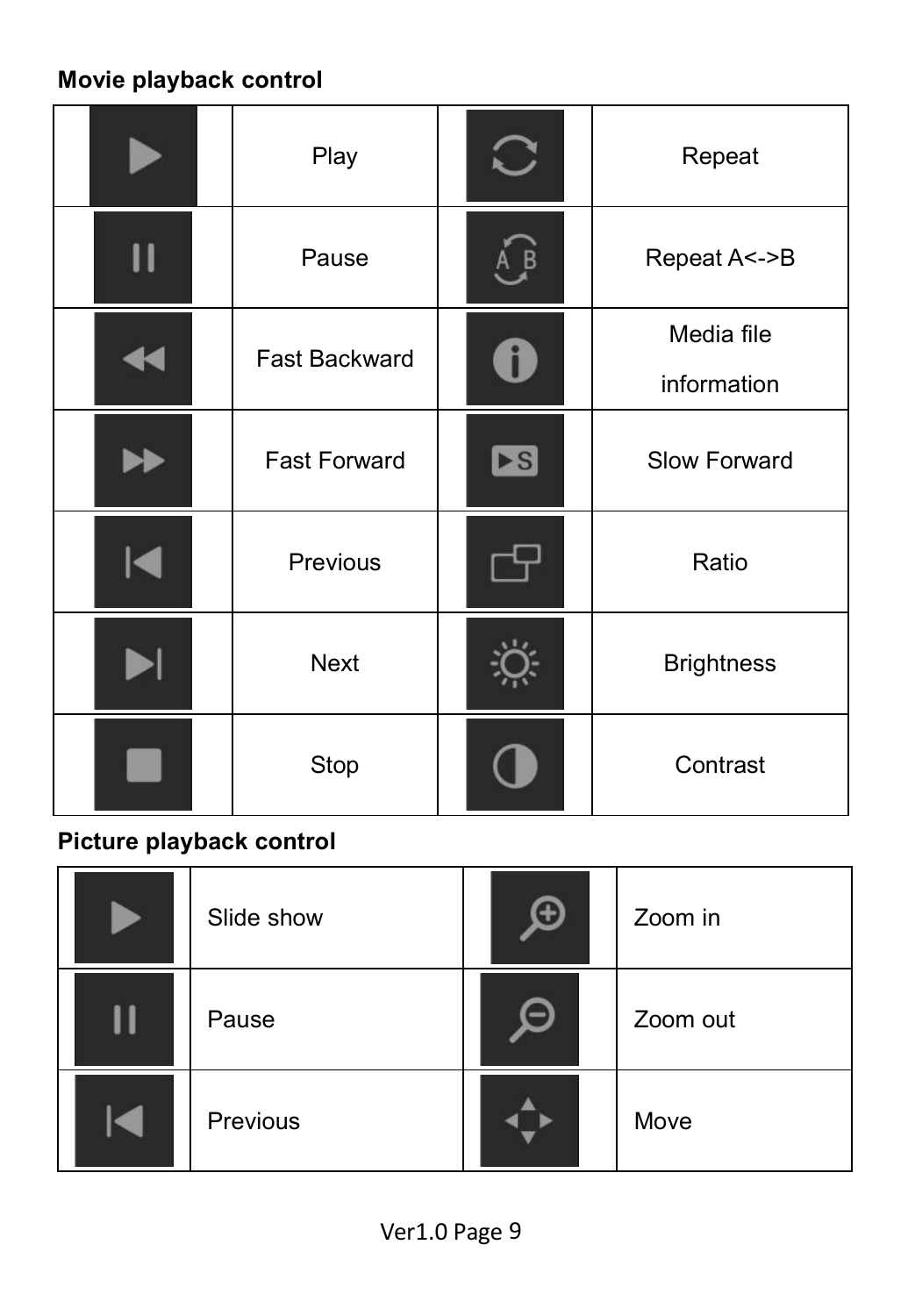|    | Next                  | Repeat            |  |
|----|-----------------------|-------------------|--|
|    | Stop                  | <b>Brightness</b> |  |
| 90 | Rotate clockwise      | Contrast          |  |
| 90 | Rotate anti-clockwise | Capture and save  |  |
|    |                       | as logo           |  |
|    | Background music      |                   |  |

## **Audio playback control**

|        | Play                |    | Next                         |  |
|--------|---------------------|----|------------------------------|--|
| II     | Pause               |    | Stop                         |  |
| ◀◀     | Fast Backward       |    | Repeat                       |  |
|        | <b>Fast Forward</b> | Ιx | Mute                         |  |
| $\leq$ | Previous            |    | Media<br>file<br>information |  |